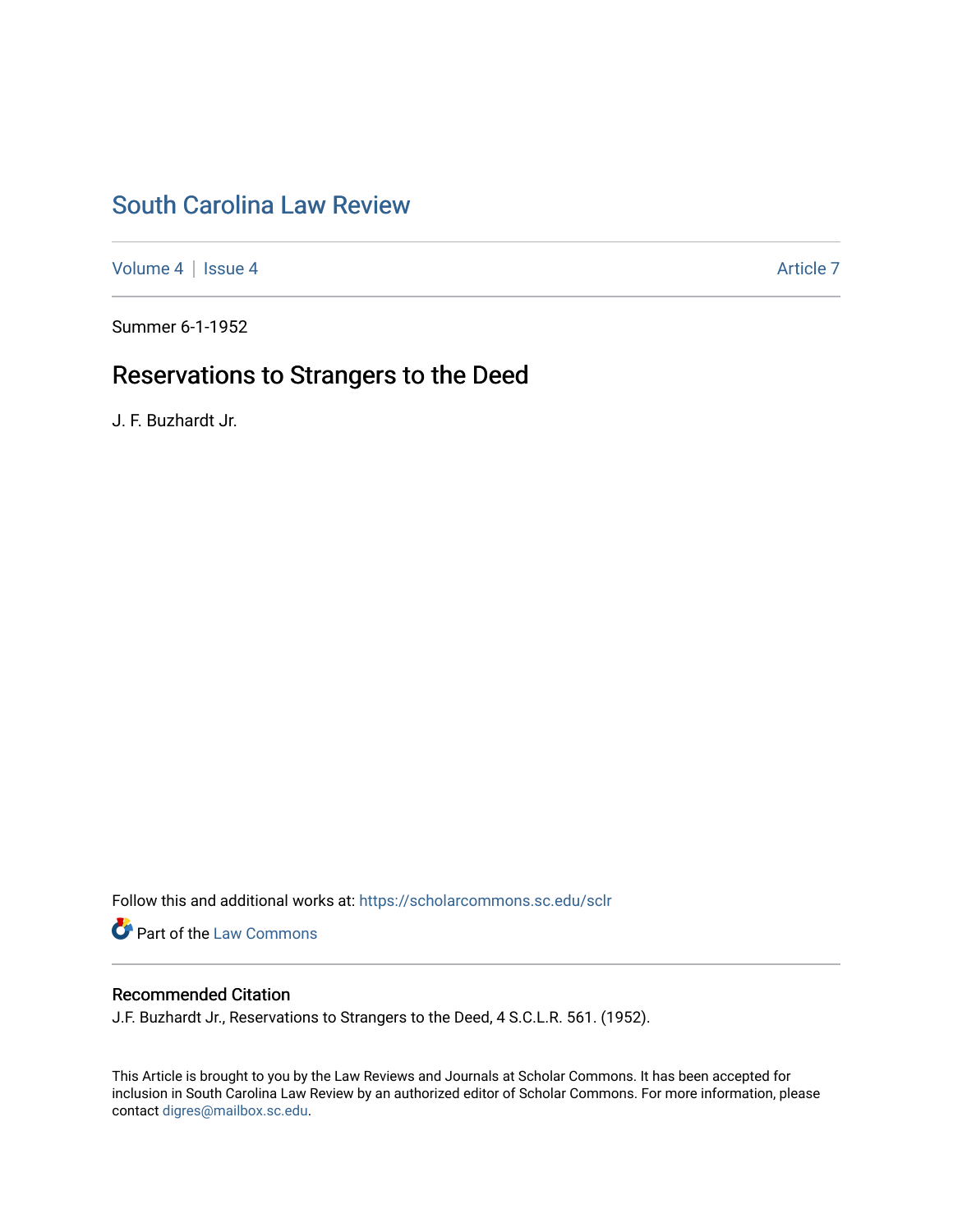#### RESERVATIONS TO STRANGERS TO THE DEED

#### **INTRODUCTION**

The real property laws applied in a large part of the United States, and especially in South Carolina,<sup>1</sup> are those developed and designed for an English society which was predominantly feudalistic. Although these laws have grown and **in** some measure have been modified to ease their stringency, they remain, except, of course, for statutory changes, for the most part in their original harshness based on the reason and requirements of bygone age. Despite the fact that the courts of this country continually declare their dissatisfaction and distaste for the rigidity and harshness of that part of these rules for which reasons no longer exist,<sup>2</sup> they realize that the necessity of the quality of stability in this field prevents a drastic or abrupt change from the cumbersome rules, unless some basis for the change can be found in the logic or reasoning of the common law. One of the rules of real property law that has from time to time been the subject of this struggle between the maintenance of stability and the relief from unjust results of rules for which reason has ceased to exist is the validity of a reservation in a deed **by** the grantor to a third party. This problem usually arises as a result of inadvertence or inept conveyancing where the drafter of a deed draws what is in terms a reservation to a person other than the grantor of the deed.

The general requirements for an effective reservation of an interest in the thing granted in a deed were summarized around 1641 as follows:

**<sup>1.</sup>** For example: retention of the fee simple conditional estate, Wright v. Herron, **5** Rich. **Eq.** 442 **(S. C. 1853);** Withers v. Jenkins, 14 **S. C. 597 (1880);** Hewitt v. Hewitt, **187 S. C. 86, 196 S. E.** 541 **(1938);** retention of the requirement of the word "heirs", Lorick **&** Lowrance **v.** MeCreery, 20 **S. C.** 424 **(1883) ;** Gowdy v. Kelly, **185 S. C.** 415, 194 **S. E. 156 (1937).**

<sup>2.</sup> **JUSTICE** WOODS, speaking of the requirement of words of inheri-tance, said: "This is the rule of common law from which the courts can not escape, though its operation nearly always results in the injustice of defeating the intention of the parties. The rule serves generally as a snare to those unlearned in technical law, and it would be difficult to succe to those ameasing in technical law, and to wome be dimedited to suggest any reason for its continued existence: but it has been so long laying it down without imperilling *(sic)* vested rights". Sullivan v. Moore, 84 S. C. 426, 428, 65 S. E. 108 (1909).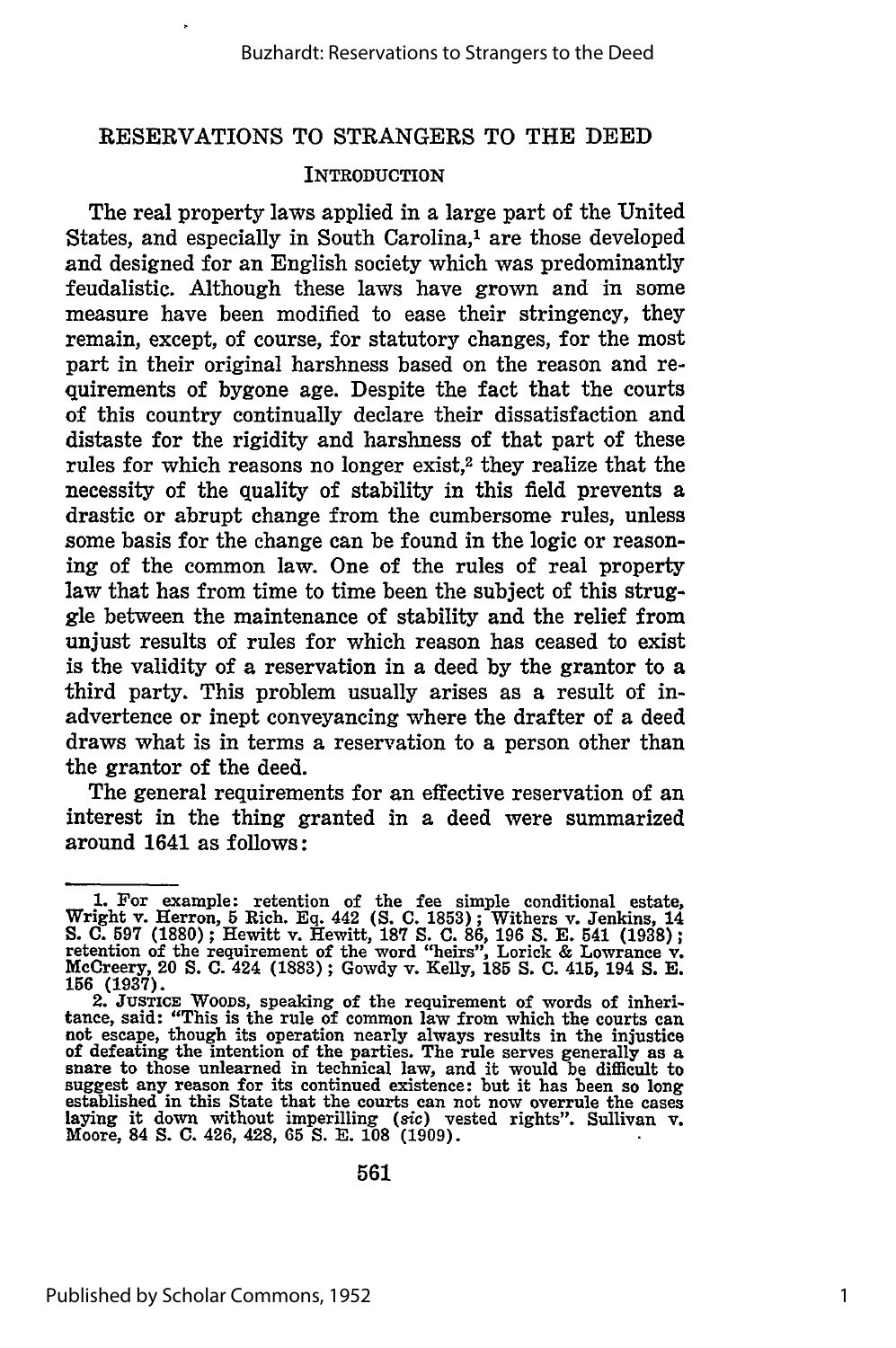In every reservation these things must always concur, 1. It must be by apt words. 2. It must be of some thing issuing, or coming out of the thing granted, and not a part of the thing itself, nor of something issuing out of another thing. 3. It must be of such a thing whereunto the grantor may have resort to distrain. 4. *It must be made to one of the grantors, and not to a stranger to the deed. As* for examples.... *if a lease be made, rendering rent to the heirs of the lessor; this reservation is void because the rent is not reserved to himself first.3*

From the example given illustrating the fourth requirement in the above-quoted passage, it appears that the term "stranger to the deed" actually means one who is a stranger to the title of the granted premises.

Although the requirements and limitations on the effectiveness of reservations in a deed originated in the English Common Law, the English courts have ceased to experience any difficulty with a reservation to a stranger to the deed: for in accord with their policy to effectuate the intention of the grantor if possible, without violating a rule of law, the English courts regard a reservation as a counter-grant by grantee to grantor in a deed of indenture ;4 and by statute passed in 1925, the problem is completely eliminated. $4a$ 

**...** A reservation is the creation in behalf of the grantor of a new right issuing out of the thing granted, something which did not exist as an independent right before

<sup>3.</sup> **SHEPPARD'S TOUCHSTONE,** 80 (Emphasis supplied).

<sup>4.</sup> Wickham v. Hawker, 7 Mees. **&** W. **63, 151** Eng. Reprint 685 (1840), where the court considered an indenture deed from A to B with a reservation of an interest to **C** and construed the interest to **C** as a regrant **by** B. The Kentucky Court, in Beulein v. Jones, 102 **Ky. 570,** <sup>44</sup> S. W. 128 (1898), took the further position that the English rule also<br>applied to a deed poll, as the acceptance of it was held to bind the<br>grantee to covenants contained therein. For the effect of the grantee's acceptance of a deed poll upon covenants contained threin, see Giles v. Pratt, 2 Hill 439 **(S. C.** 1834); Hammond v. Port Royal **&** Augusta Ry. Co., 15 S. C. 10, 33 (1880); Epting v. Lexington Water Power Co., 177<br>S. C. 308, 313, 314, 181 S. E. 66 (1935); WILLISTON ON CONTRACTS, § 214<br>4a. "(1) A reservation of a legal estate shall operate at law without

any execution of the conveyance by the grantee of the legal estate out of which the reservation is made, or any regrant by him, so as to create the legal estate reserved, and so as to vest the same in possession in the person (whether being the grantor or not) for whose benefit the reservation is made.

<sup>&</sup>quot;(2) A conveyance of a legal estate expressed to be made subject to another legal estate not in existence immediately before the conveyance, shall operate as a reservation, unless a contrary intention appears." LAW **OF PROPERY ACT, 1925. 15** Geo. 5, **Ch.** 20 § **65.**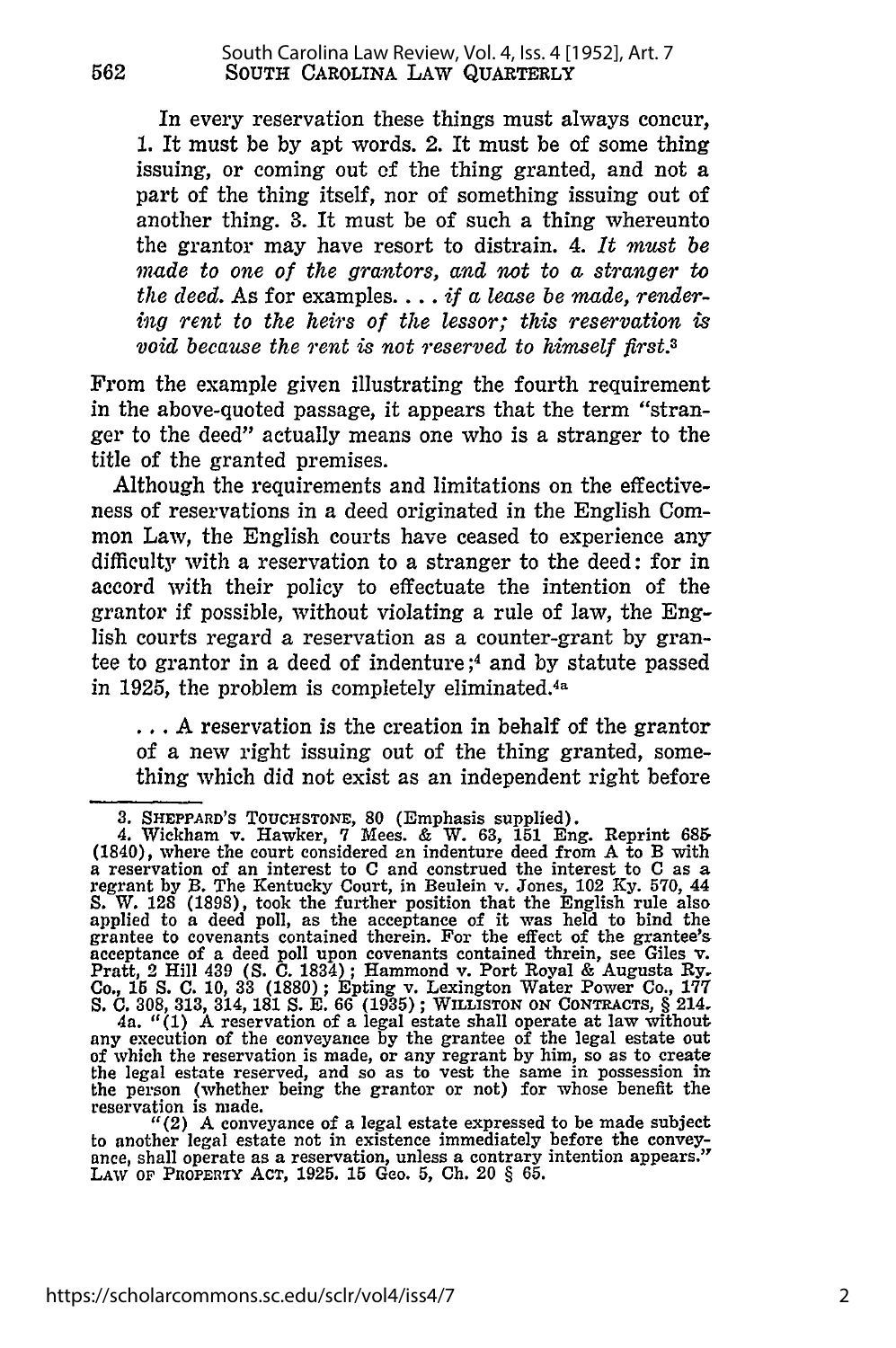#### RESERVATIONS TO **STRANGERS** TO THE **DEED** 563

the grant. On the other hand, an exception operates to withdraw some part of the thing granted which would otherwise pass to the grantee under the general description, which was in esse at the time of the conveyance, and which until such conveyance and the severance there**by** was comprised in the thing granted.5

The courts, however, seldom distinguish the terms, but instead are inclined to use them interchangeably due to the narrowness of the distinction.

In the United States, the rule that an attempted reservation to a stranger to the deed is void, is still recognized and effectuated.<sup>6</sup> However, probably a majority,<sup>7</sup> although not all,<sup>8</sup> of the jurisdictions of this country make an exception to the rule where the person to whom the reservation is made is the spouse of the grantor.

#### **EFFECTUATION** AS RESERVATION

There are at least three, and probably four, theories on which this exception may be and is, **by** various jurisdictions, justified. The first of these methods **by** which the reservation to the spouse of the grantor is effectuated is **by** excepting the wife from that class who are strangers to the deed because of her interest in the premises which stems from the marital relation. It should be noted that **by** this theory the interest in the spouse is passed **by** means of the reservation as such. The application of this theory is well illustrated **by** the Illinois case of *Saunders v. Saunders.9* There it was held that the marital rights of the grantor's spouse (statutory dower in husband, dower in wife, expectancy of inheritance) was a sufficient interest in the premise to support the reservation of a life estate. Although in this case, the non-owning spouse joined in the conveyance, which act in that state effectively waived the marital rights of such spouse, other cases have

<sup>5.</sup> **16** AM. Jun. **607,** § 298. **6.** Deaver v. Aaron, **159** Ga. **597, 126 S. E. 382, 39 A.** L. R. **126 (1925);** Hornbeck v. Westbrook, **9** Johns. **73 (N.** Y. 1812); see note, **39 A.** L. R. **128,** and cases cited therein.

<sup>7. &</sup>quot;The weight of authority supports the view that a deed of the kind here involved operates as giving both husband and wife a life estate". Saunders v. Saunders, **373 I1. 302, 26 N. E. 2d 126** (1940); see cases cited in note, **129 A.** L. R. **310.**

**<sup>8.</sup>** Lemon v. Lemon, **273** Mo. 484, 201 **S.** W. **103 (1918);** Ogle v. Bar-ker, 224 Ind. 489, **68 N. E. 2d 550** (1946).

**<sup>9. 373</sup> Ill. 302, 26 N. E. 2d 126, 129 A.** L. R. **306** (1940).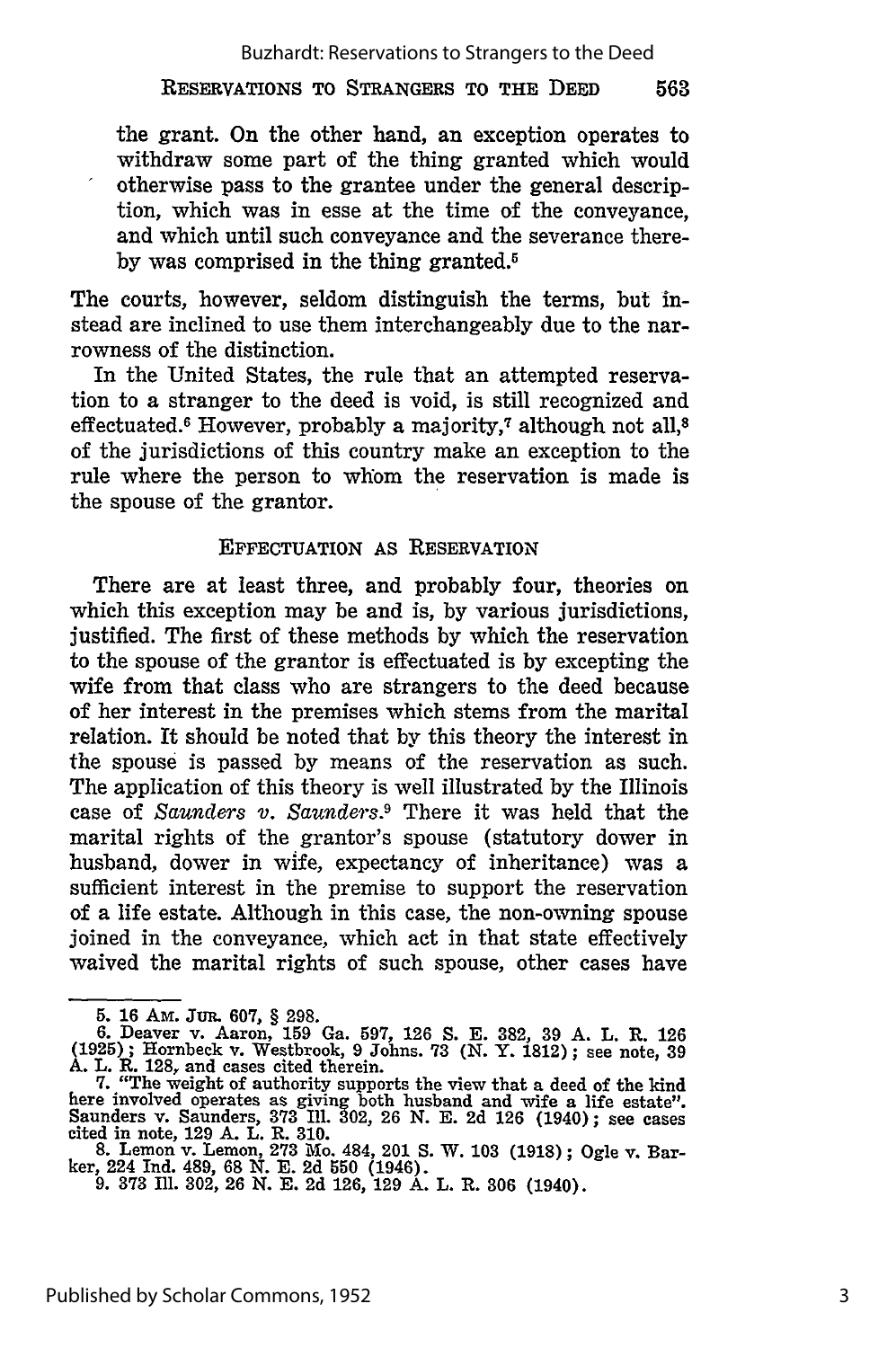applied the same reasoning where the non-owning spouse did not join in the conveyance.'0

By applying this reasoning, the courts allow, in many cases, a reservation of a larger interest than the non-owning spouse initially had. This *is,* of course, in conflict with the common law requirements for an effective reservation.<sup>11</sup> In the absence of another method to reach the same result, as for example, in a jurisdiction where prior decisions have closed the door on the other two theories, this slight deviation from the strict requirements of the common law is well justified.

In states having neither statutory dower in the husband, nor curtesy, the objection to the effectuation of a reservation of a greater interest in the premises than formerly existed, would perhaps be stronger in a situation where the grantor is the wife and the non-owning spouse to whom the reservation is made is the husband. The increased strength of this objection would arise from the fact that the non-owning spouse's interest is founded on dower, homestead and expectancy of inheritance. Since the husband has, of course, no dower nor curtesy, and homestead in any particular case may not exist, and the expectancy of inheritance is at most speculative, it could be argued, that the husband has insufficient interest to remove him from the class of strangers to the deed.

#### EFFECTUATION AS A COVENANT TO STAND SEIZED TO USES

Another method by which the estate attempted to be reserved to the spouse of the grantor is validated is by construing the limitation as a covenant by the grantor to stand seized to the use of the non-owning spouse. The requirements for a limitation to be effective as a covenant to stand seized to uses are: a consideration of love and affection,12 a relationship of blood or marriage between the convenantor and convenantee,<sup>13</sup> and a reservation of an interest in the grantor.<sup>14</sup> An at-

**<sup>10.</sup> Rollins v. Davis, 96 Ga. 107, 23 S. E. 392 (1895); Murphy v. Merritt, 48 N. C. 37 (1855); McDonald v. Jarvis, 64 W. Va. 62, 60 S. E. 990 (1908). 11. Note 3,** *supra.* **12. Milledge v. Lamar, 4 DeSaus. Eq. 417 (S. C. 1816).**

**<sup>13.</sup> Chancellor v. Windham, 1 Rich. 161, 42 Am. Dec. 411** *(S.* **C. 1844). 14. Cresswell** v. **Bank of Greenwood, 210 S. C. 47, 41** *S.* **E. 2d 393 (1947). This requirement seems peculiar to South Carolina** law. **See Crossing v. Scudamore,** 2 **Levinz 9, 83 Eng. Rep. 428 (1671); Vanhorn's Lessee v. Harrison, 1 Dallas 137, 1 L. ed. 70 (Pa. 1765); Adams v. Ross, 1 Vroom 505, 82 Am. Dec. 237 (N. J. 1860).**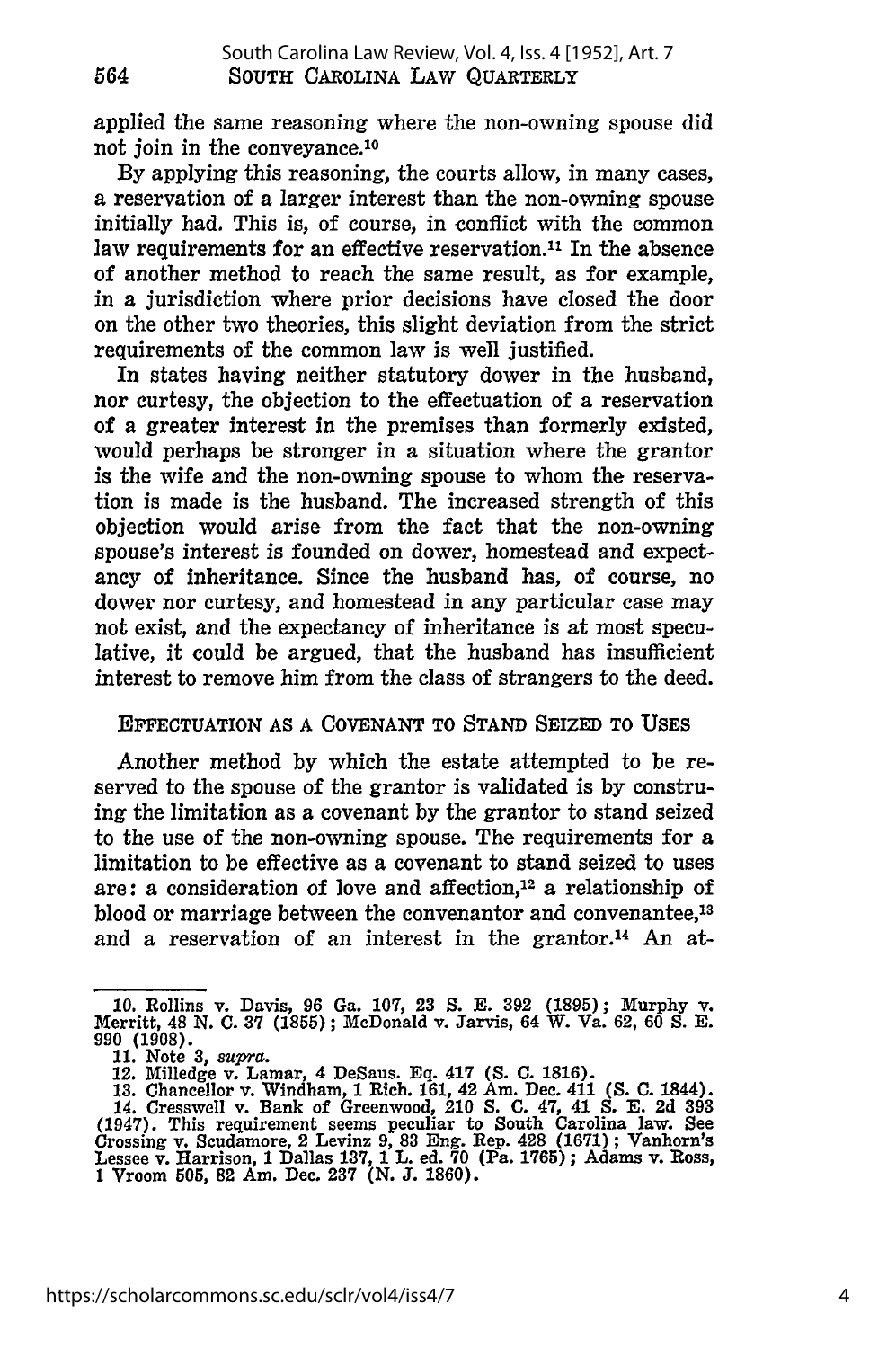tempted reservation by a grantor husband and his non-owning wife (who joined in the conveyance) of a life estate in a deed of the fee to their son was sustained as creating a covenant **by** the husband to stand seized to the use of the wife for her life in the New York case of *Wood v. Swart.15* After holding that the deed could not operate **by** way of exception or reservation the court said:

**...** But it has effect and operation as a covenant to stand seized, as it is within the principles adopted in *BedeU's Case, 7 Co., 133... In Bedell's Case...* the question was, whether any use arose to the wife, or not; and it was resolved, that if a man covenant to stand seized to the use of his wife, son or cousin, it shall raise a use, without any express words of consideration ... It is scarcely necessary to observe, that in such a conveyance no technical words are required; such as that the grantor covenants to stand seized to the use of A, & c; but any other words will create a covenant to stand seized, if it appears to have been the intention of the party to use them for that purpose. . . .<sup>16</sup>

Although the application of the covenant to stand seized theory seems to be subject to no logical objection, and is some broader in scope than the reservation theory, it too is subject to limitations, which in some cases might necessitate the adoption of a broader theory. These limitations consist of the necessity of a relation of blood or marriage to the grantor, of a consideration of love and affection, and, in South Carolina, of a reservation of a life estate in the grantor.<sup>17a</sup>

### RESERVATION **CONSTRUED** AS A GRANT

The third theory by which a reservation to the grantor's spouse might be effectuated is by construing the reservation as a grant. This construction is justified by the reasoning that the clear intention of the grantor should be carried out if it can be done without violation of a rule of law or construction.

**<sup>15.</sup>** 20 Johns. **85 (N.** Y. **1882);** *Acc.,* Eysaman v. Eysaman, 24 Hun. **480 (N.** Y. **1881). 16.** *Id.,* at **87, 88.** 17a. See note 14, *supra.*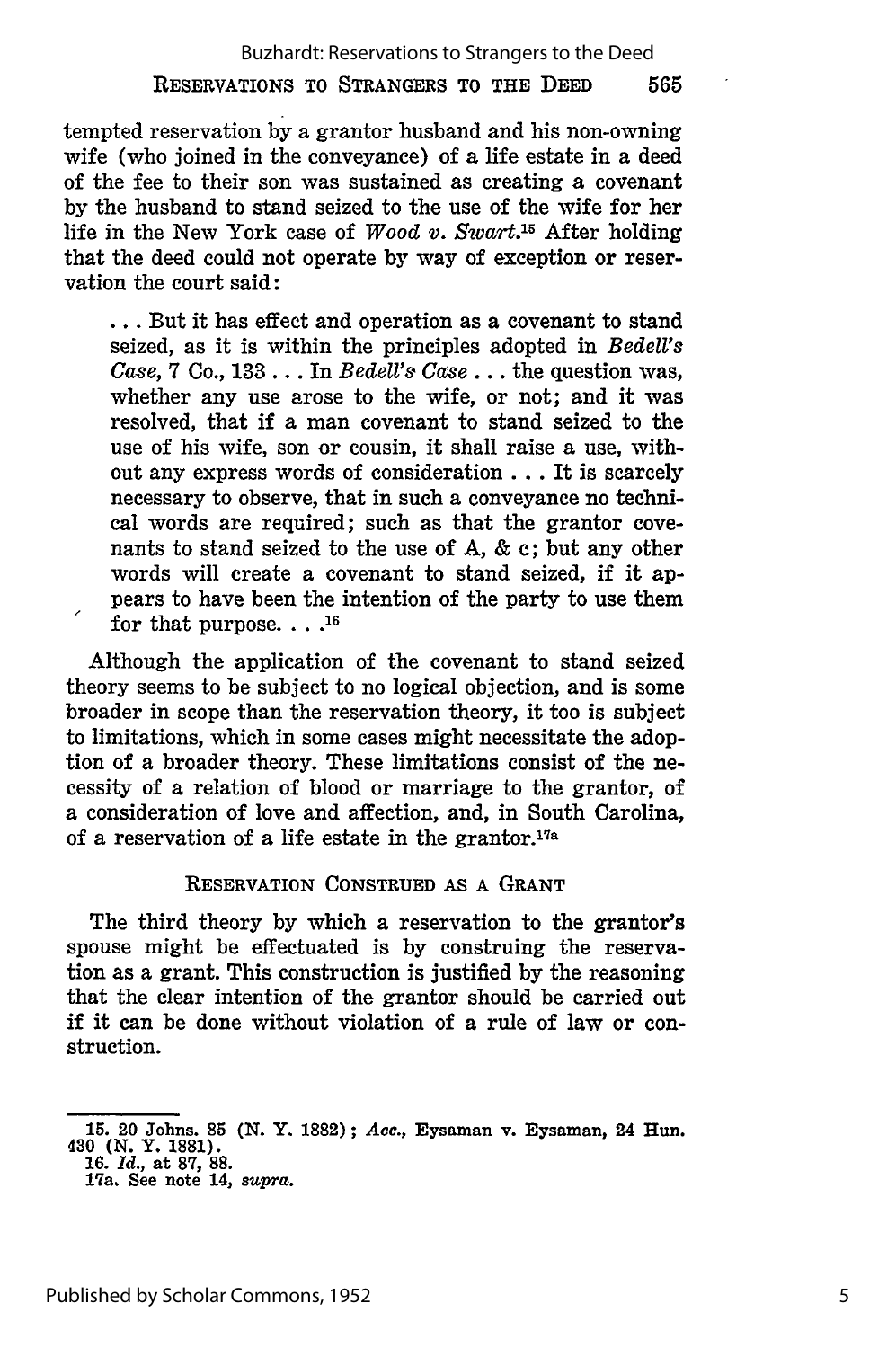This theory has been applied principally to the reservation of easements to a third person. Thus, in *Long v. Fewer,17* the court said:

**...** it is urged that to construe this deed as granting an easement would be to convert a reservation into a grant. But the day is past for adhering to technical or literal meaning of particular words in a deed or other contract against the plain intention of the parties as gathered from the entire instrument.<sup>18</sup>

And in *Aldrich v. Soucheray,19* the court held that the word "reserved", when used in connection with the word "excepting" will be held to mean "granted" if the manifest intention which would otherwise be defeated is thereby effectuated.

The Restatement of Property is in accord with the view that an easement in terms reserved to a third party may be effective as a grant.20 Also concurring in this view is Tiffany in his work on Real Property, where he says: "It may be questioned, however, whether such words of reservation might not occasionally be construed as words of grant, vesting in the third person named a *life estate,* with remainder in fee simple".<sup>21</sup>

This view not only appears as sound or more sound than the first two theories, in that it established a desirable rule of construction which violates no rule of law or other rule of construction, but it also allows a broader effectuation of the intention of the grantor without detracting from the stability of the applicable rules of law. **By** utilizing this theory, what is in terms a reservation, whether made to a spouse of the grantor, a person related **by** blood or marriage to the grantor, or to a person coming within neither of these classes, may be validated where the intention of the grantor is apparent. Apparently, the only deterrent to the application of this theory is the relatively small amount of authority supporting it.

566

**<sup>17. 53</sup>** Minn. 156, 54 **N.** W. **1071 (1893). 18.** 54 **N.** W. at **1071.**

**<sup>19. 133</sup>** Minn. **382, 158 N.** W. **637 (1916).** 20. **RESTATEMENT, PROPERTY** § 472, comment **b** (1944). 21. 4 Tiffany, Real Property (3rd **Ed. 1939)** § 974, **p.** 54.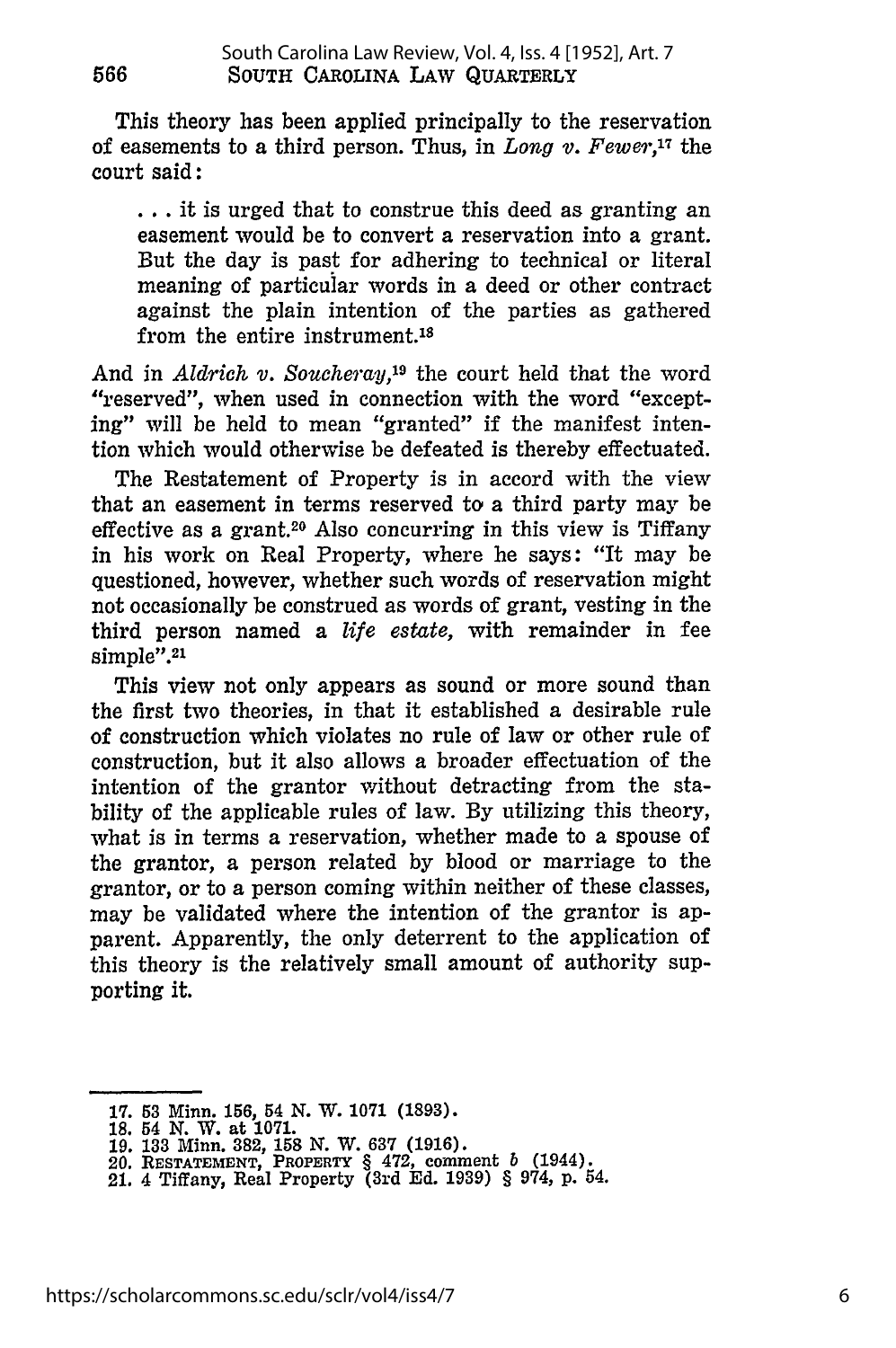#### RESERVATIONS TO STRANGERS TO THE DEED 567

#### OTHER THEORIES

There is another possible theory **by** which a reservation to a stranger to the deed might be effectuated. Some authority<sup>22</sup> supports the view that if a grantee accepted such a deed, in which the grantor's intention is clear that a third person is to take an interest thereunder, there is an implied agreement **by** the grantee to hold the property for the benefit of the third person, which agreement equity will enforce.

### TREATMENT IN **SOUTH** CAROLINA

Recently the South Carolina Supreme Court was squarely faced, for the first time,<sup>23</sup> with the validity of an attempted reservation of a life estate to the grantor's wife.<sup>24</sup> The granting clause of the deed there presented read in part:

I, Robert B. Glasgow, **. . .** for and in consideration of Five **(\$5.00)** Dollars and love and affection which I bear for my son **. . .** do grant, bargain, sell and release unto the said Robert B. Glasgow, Jr., his heirs and assigns forever, *saving, excepting and reserving unto the grantor herein, Robert B. Glasgow, and Mrs. Elizabeth Glasgow, the use, occupancy, and possession of the property hereinafter described, for and during their natural lives and the natural life of each of them;25* ...

The habendum and general warranty clauses were in usual form, to Robert B. Glasgow, Jr., his heirs and assigns. The circuit court sustained the demurrer of the defendant, Robert **B.** Glasgow, Jr., to the complaint of the plaintiff, Mrs. Elizabeth Glasgow, which sought a confirmation of the life estate in plaintiff by way of a declaratory judgment.

The Supreme Court, in considering the case on appeal, first determined, in an enlightening discussion, that the circuit

<sup>22.</sup> Eysaman v. Eysaman, 24 Hun. 430 (N. Y. 1881); Sherman v. Estate of Dodge, 28 Ut. 26 (1885); see also 3 Scorr on Truster § 467.2.<br>23. The South Carolina Supreme Court appears to have construed limitations in which a reservation to the grantor's spouse appeared on previous occasions, but that particular point was neither raised nor discussed. Branyan v. Tribble, **109 S. C. 58, 95 S.** E. **137** (1917); Antley v. Antley, **132 S. C.** 306, **128 S. E.** 31 (1925); Myrick v. Lewis, **139 S. C.** 475, **138 S.** E. **198** (1927) ; Drake v. Drake, 148 **S. C.** 147, 145 **S. E. 705 (1928);** First Carolinas Joint Stock Land Bank v. Ford, **177 S. C.** 40,

**<sup>180</sup>S. E.** 562 (1935). 24. Glasgow v. Glasgow, **...... S. C .......** Westbrook Adv. Sheet, April **12, 1952.** 25. *Id.,* at page **8.** (Emphasis supplied).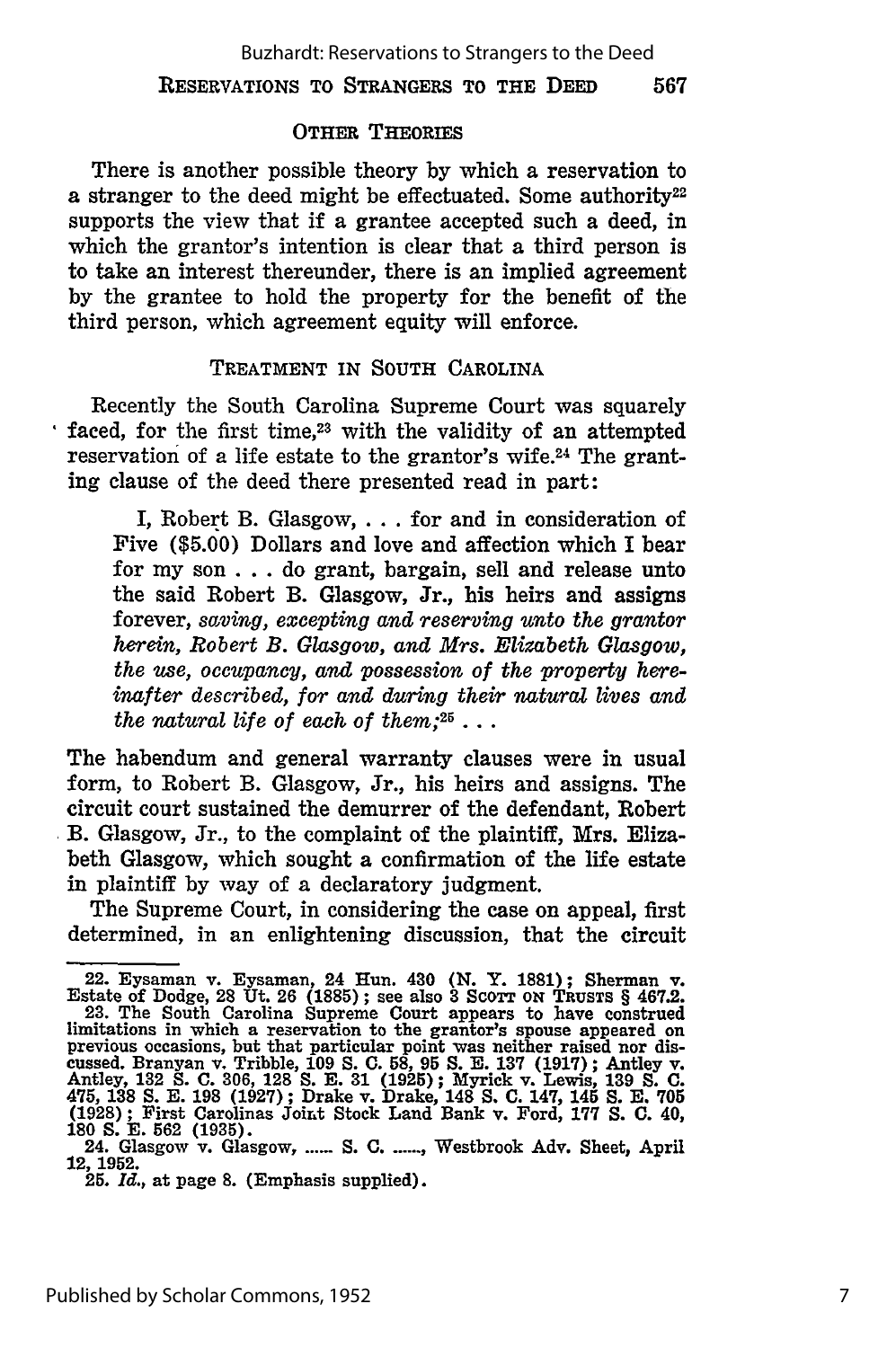judge was in error in holding that the attempted reservation was void in that it attempted to cut down the estate granted in the granting clause **by** superadded words.

The circuit court had also held that the attempted reservation to the plaintiff was void for the reason that the plaintiff, wife of the grantor, having no former interest in the premises, was a stranger to the deed. The Supreme Court reversed this holding also, on the theory that the spouse of a grantor has sufficient interest in the premises, **by** virtue of dower, homestead and expectancy of inheritance, to except such spouse from the class who are strangers to the deed.

In adopting this theory, the court did not overlook the possibility of construing the limitation as a covenant to stand seized to use, or of construing it as a grant in effectuation of the grantor's intention. The circuit court had expressly held, without citing authority, that the limitation could not be construed as a covenant to stand seized to uses, to which the Supreme Court replied that this was possibly erroneous, but unnecessary to decide. The court justified the application of the theory utilized **by** them **by** saying that it was sufficient to reach the end under the facts of that case. Thus, the court left the door open for a possible application of the other theories if and when the necessity for their adoption occurs.

An examination of the cases in South Carolina reveals no prior holding that would preclude the application of either the covenant theory or the grant theory. In fact, some of the prior decisions would seem to make the application of the covenant to stand seized to uses theory most appropriate. For example, in *Cresswell v. Bank of Greenwood*,<sup>26</sup> it was said:

**A** covenant to stand seized was originally a device of equity whereby the rigid rules of the common law were circumvented in order to effectuate the manifest intention of the maker of a deed to grant a freehold to commence in the future and sometimes, at least, despite absence of the technical words necessary at common law to effect the conveyance intended by the instrument.<sup>27</sup>

As to the construction of the reservation as a grant in order to effectuate the intention of the grantor, the ground-

**<sup>26. 210</sup> S. C. 47, 41 S. E. 2d 393 (1947). 27.** *Id.,* **at 54.**